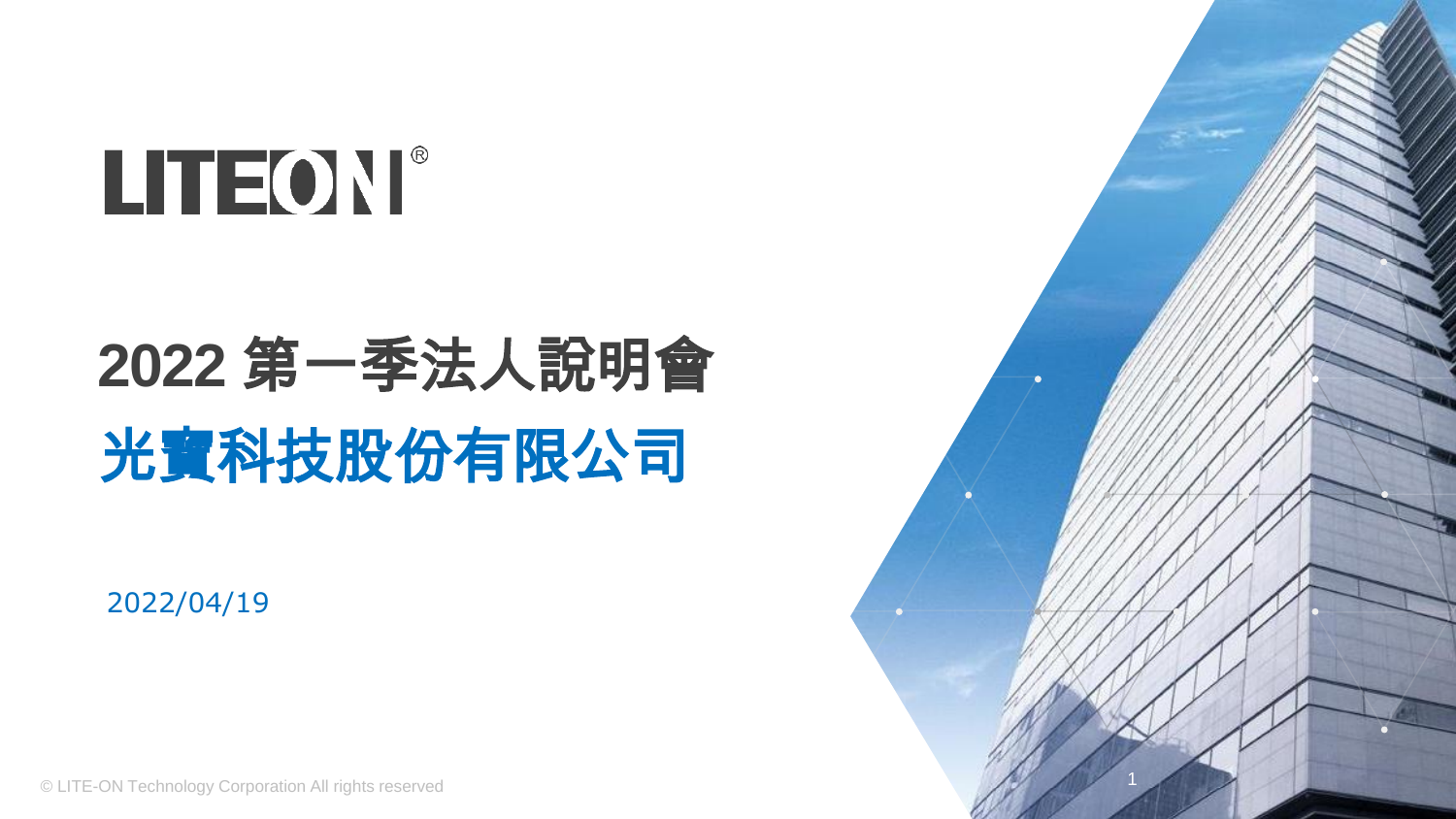### 法說會議程

### ■ 會議主持

王玉玲 光寶科技投資人關係資深處長

- 2022年第一季財務報告及第二季展望 周珮芬 光寶科技財務長
- 營運規劃及成長策略 邱森彬 光寶科技總經理
- 問與答

# LITEON®

P. 2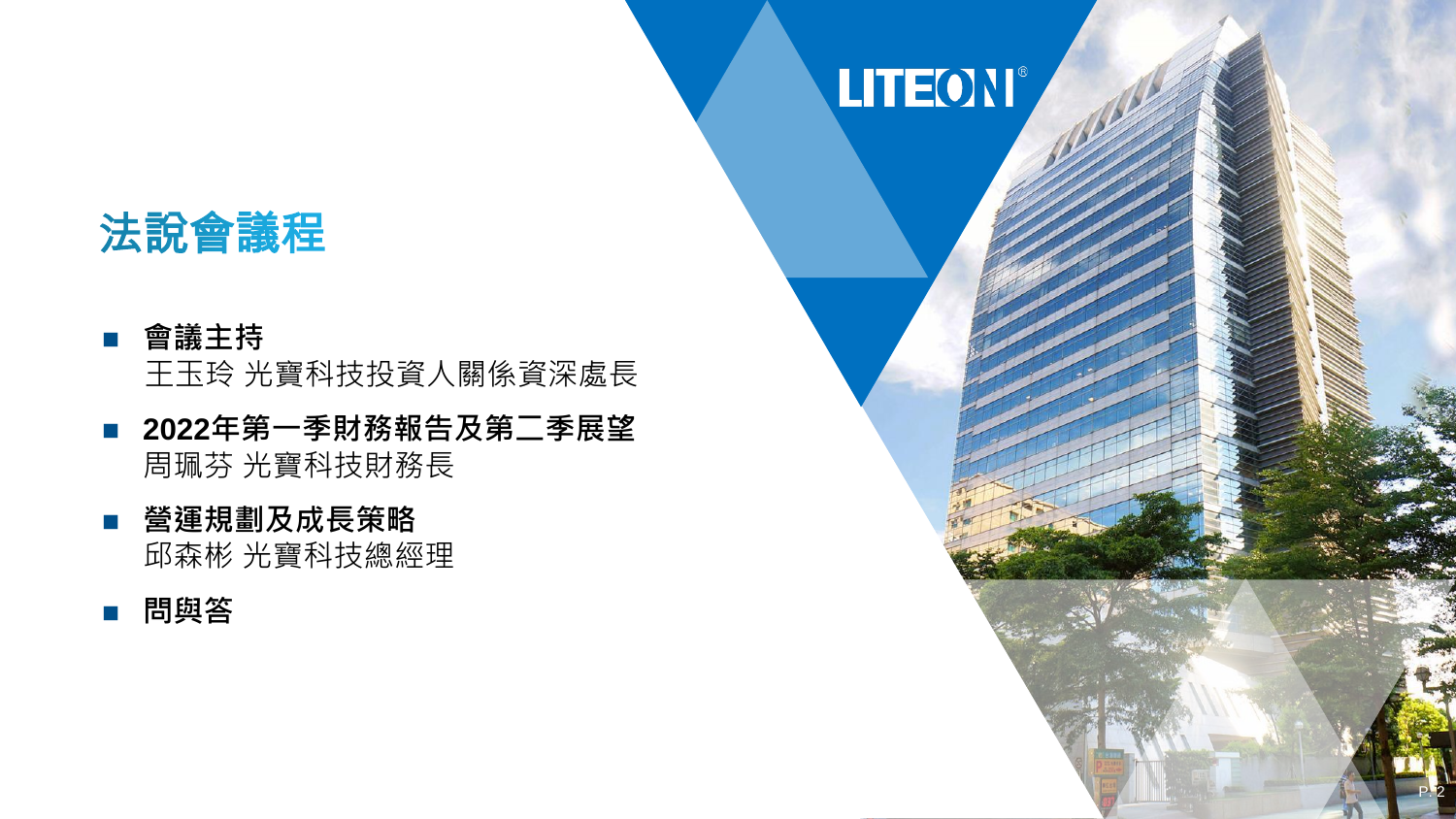### **Safe Harbor Notice**

**LITEON Technology's statement of its current expectations are forward-looking statements which are subject to significant risks and uncertainties. Actual results may differ materially from those contained in any forward-looking statements.**

**本資料係依據國際會計報導準則 IFRS 編制**

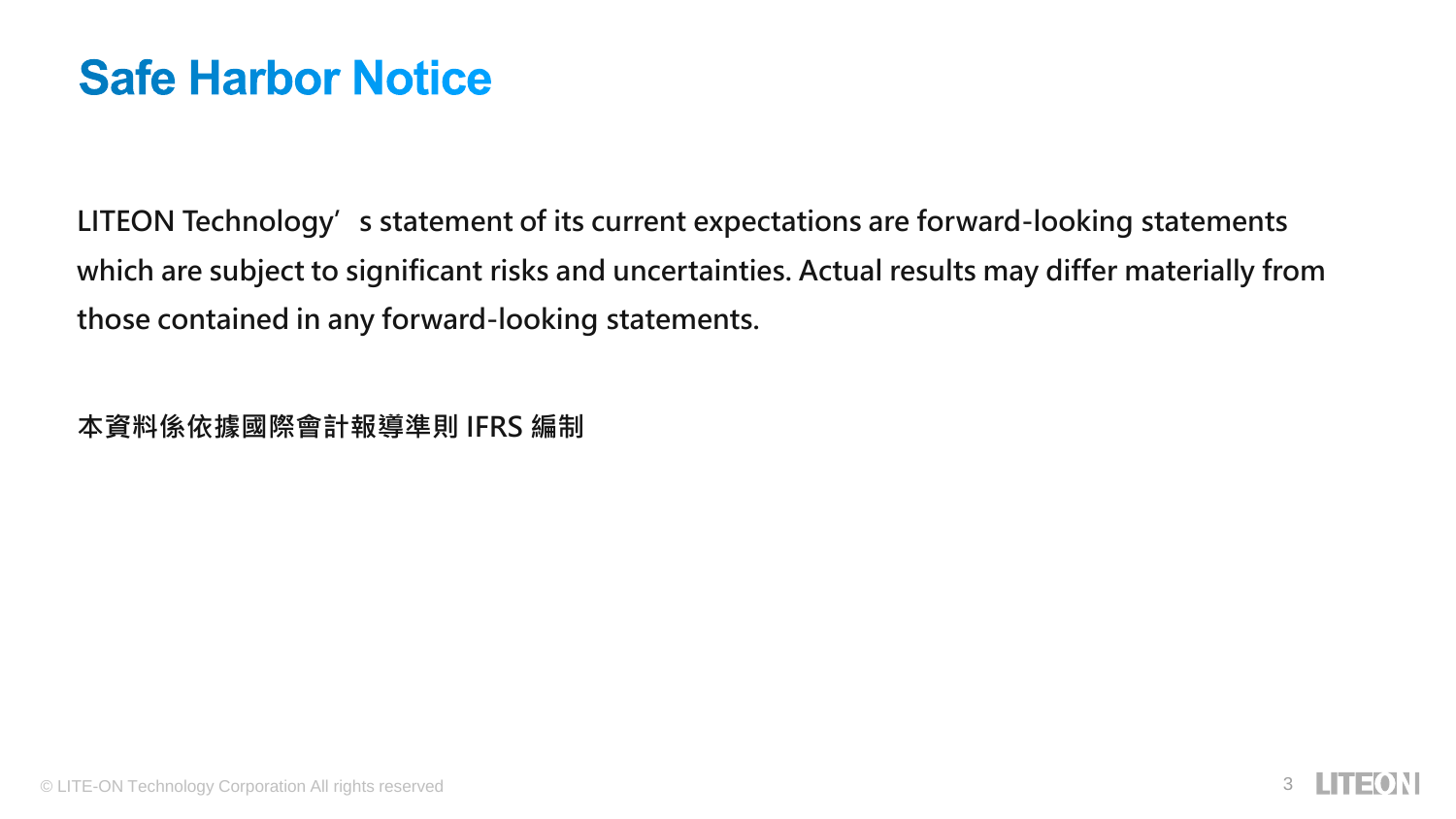## 2022年第一季營業淨利創同期新高

| 單位:百萬新台幣   | 2022年第一季            |        | 2021年第四季       |        | 季成長      | 2021年第一季             |       | 年成長            |
|------------|---------------------|--------|----------------|--------|----------|----------------------|-------|----------------|
|            | 金額                  | %      | 金額             | $\%$   | %        | 金額                   | $\%$  | %              |
| 營業收入       | 41,230              | 100.0  | 44,569         | 100.0  | $-7$     | 37,718               | 100.0 | 9              |
| 銷貨成本       | 34,163              | 82.9   | 36,867         | 82.7   | $-7$     | 31,000               | 82.2  | 10             |
| 營業毛利       | 7,067               | 17.1   | 7,702          | 17.3   | $-8$     | 6,718                | 17.8  | 5 <sub>1</sub> |
| 營業費用       | 4,086               | 9.9    | 4,089          | 9.2    | $\theta$ | 4,611                | 12.2  | $-11$          |
| 營業淨利       | 2,981               | 7.2    | 3,613          | 8.1    | $-17$    | 2,107                | 5.6   | 42             |
| 其他收入/支出    | $-324$ <sup>*</sup> | $-0.8$ | $-455$         | $-1.0$ | 29       | $3,381$ <sup>*</sup> | 9.0   |                |
| 稅前利益       | 2,657               | 6.4    | 3,158          | 7.1    | $-16$    | 5,487                | 14.5  | $-52$          |
| 所得稅費用      | 545                 | 1.3    | 642            | 1.4    | $-15$    | 1,212                | 3.2   | $-55$          |
| 淨利歸屬於非控制權益 | 8                   | 0.0    | $\overline{7}$ | 0.0    | 28       | 12                   | 0.0   | $-28$          |
| 稅後純益       | 2,104               | 5.1    | 2,509          | 5.6    | $-16$    | 4,263                | 11.3  | $-51$          |
| 稅後每股盈餘     | 0.92                |        | 1.11           |        |          | 1.83                 |       |                |

\*營業外收入/支出中,1Q22主要來自認列評價Vizio相關損失約NT\$10億元,1Q21認列Vizio相關利益約NT\$26億元。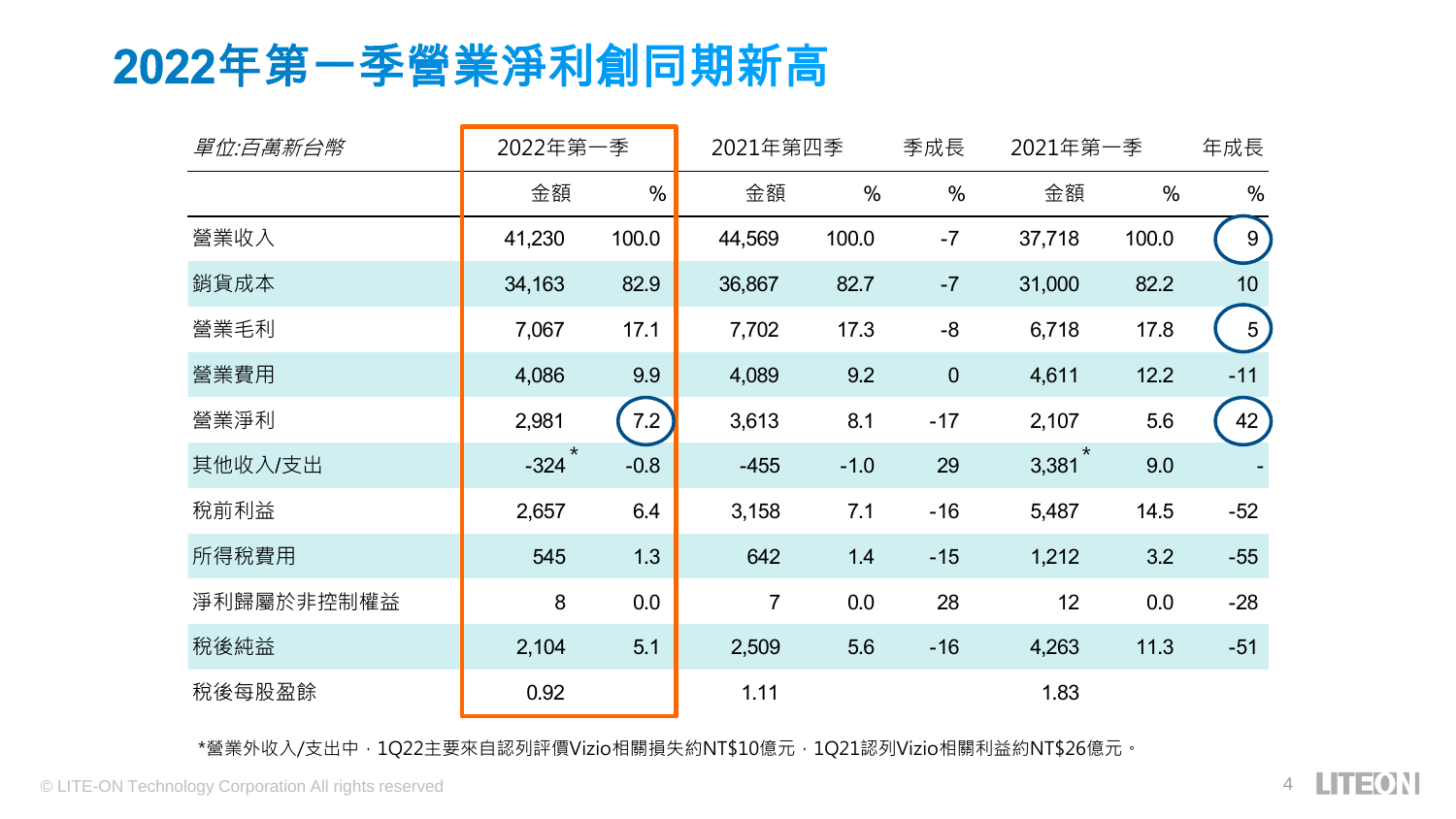# 第一季各營運部門營收與獲利優質成長

|            | 營收     |     | 毛利率           | 營業淨利  |     |  |
|------------|--------|-----|---------------|-------|-----|--|
| NT\$MIn    | 金額     | 年成長 |               | 金額    | 年成長 |  |
| 光電部門       | 8,626  | 5%  | $20\% - 32\%$ | 1,087 | 5%  |  |
| 雲端及物聯網部門   | 12,725 | 18% | $14\% - 25\%$ | 692   | 76% |  |
| 資訊及消費性電子部門 | 19,879 | 6%  | $11\% - 17\%$ | 1,920 | 72% |  |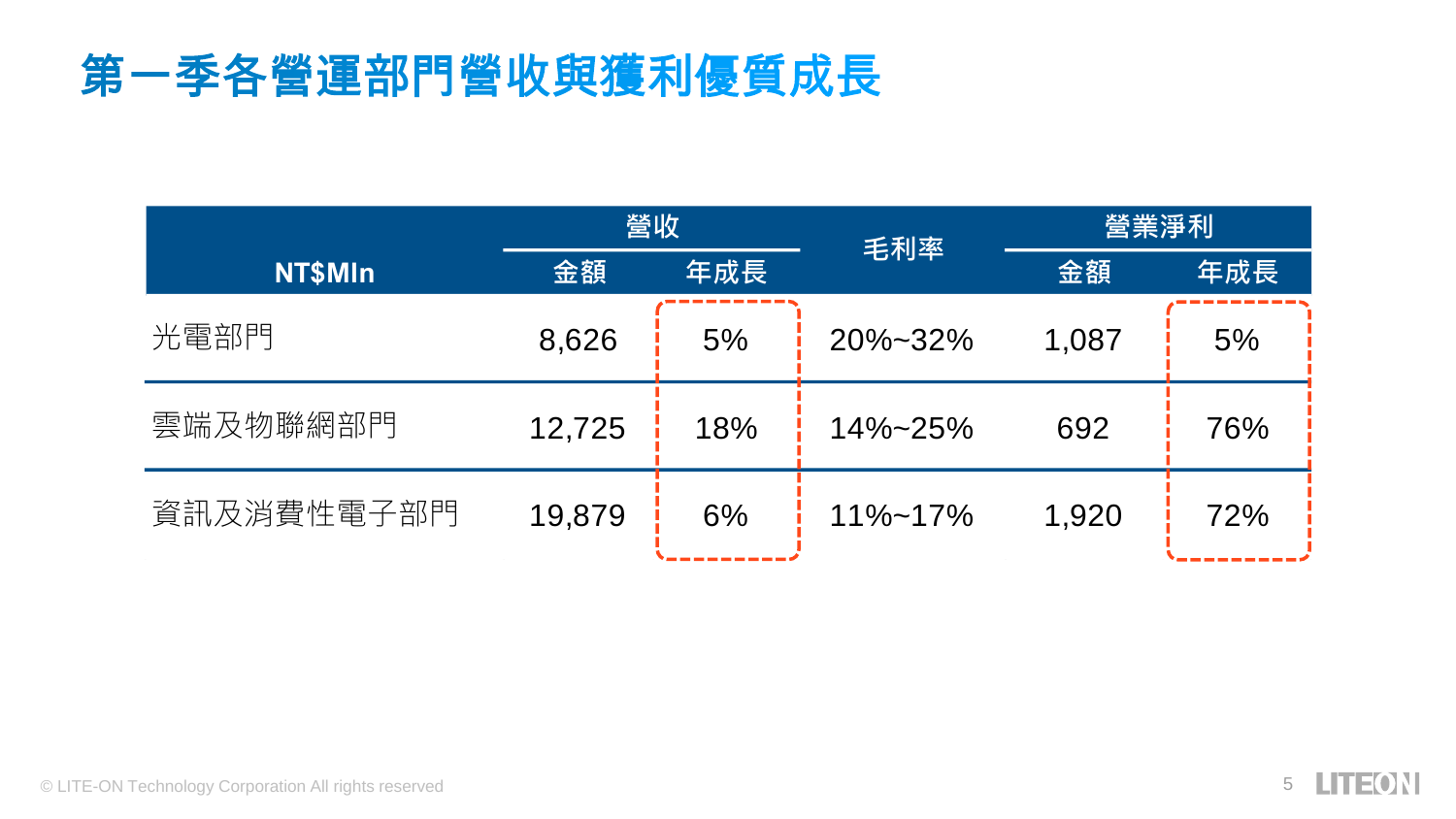# 1Q22 光電及雲端物聯網兩部門 營收佔比逐季提升至52%

**1Q22 三大部門營收占比**

#### **1Q21 三大部門營收占比**



| 光電部門       | 光電元件、戶外照明方案與汽車電子產品                         |  |  |  |  |  |
|------------|--------------------------------------------|--|--|--|--|--|
| 雲端及物聯網部門   | 、網通設備、AI、物聯網、智慧裝置與智慧影像方案之產品<br>應用於資料中心、伺服器 |  |  |  |  |  |
| 資訊及消費性雷子部門 | 、平板電腦、桌上型電腦、遊戲機、 消費性電子與多功能事務機之產品.<br>應用於筆電 |  |  |  |  |  |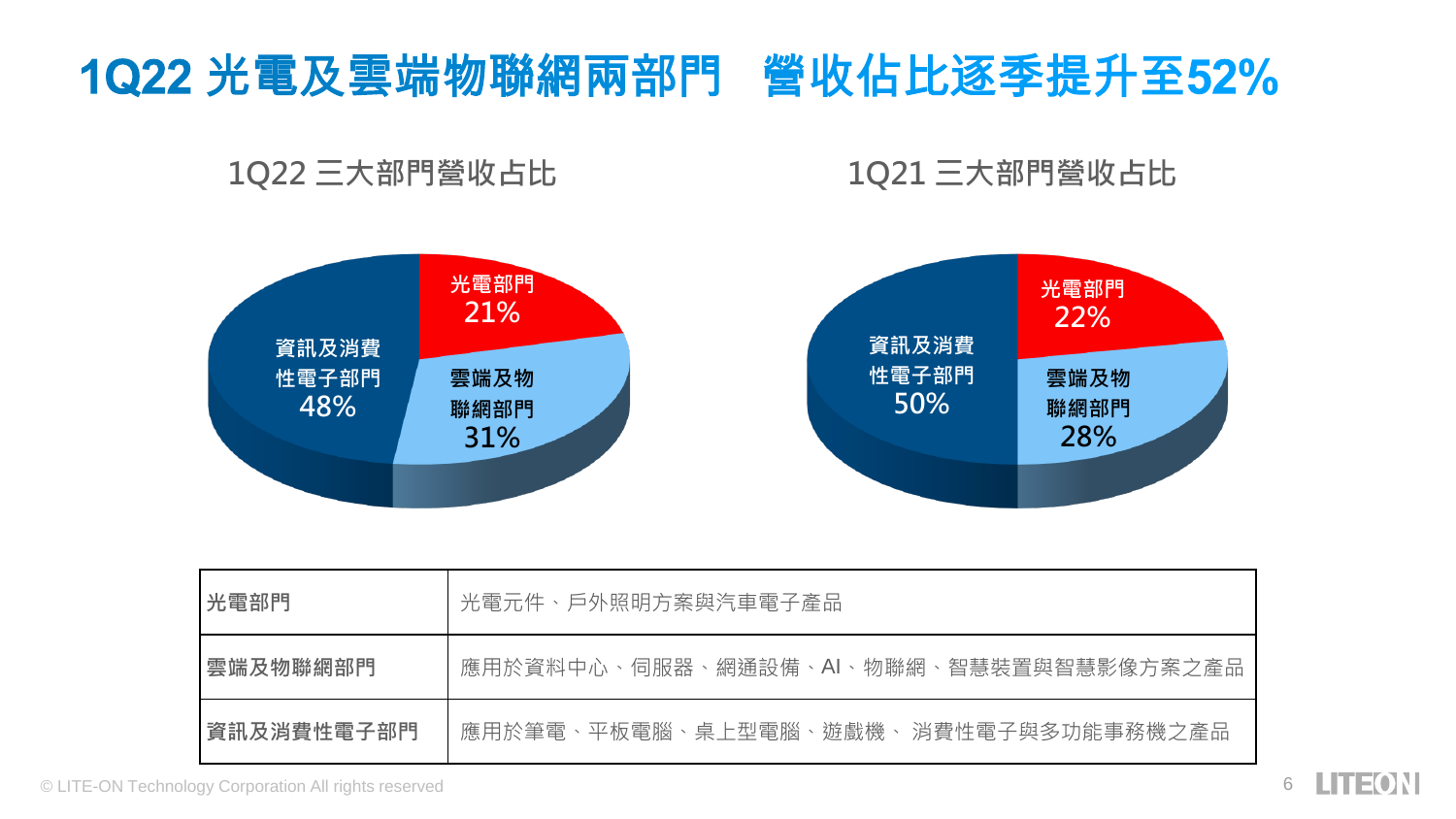### 1Q22各核心應用成長幅度顯著

#### 35% **各核心應用年成長(YoY)幅度**

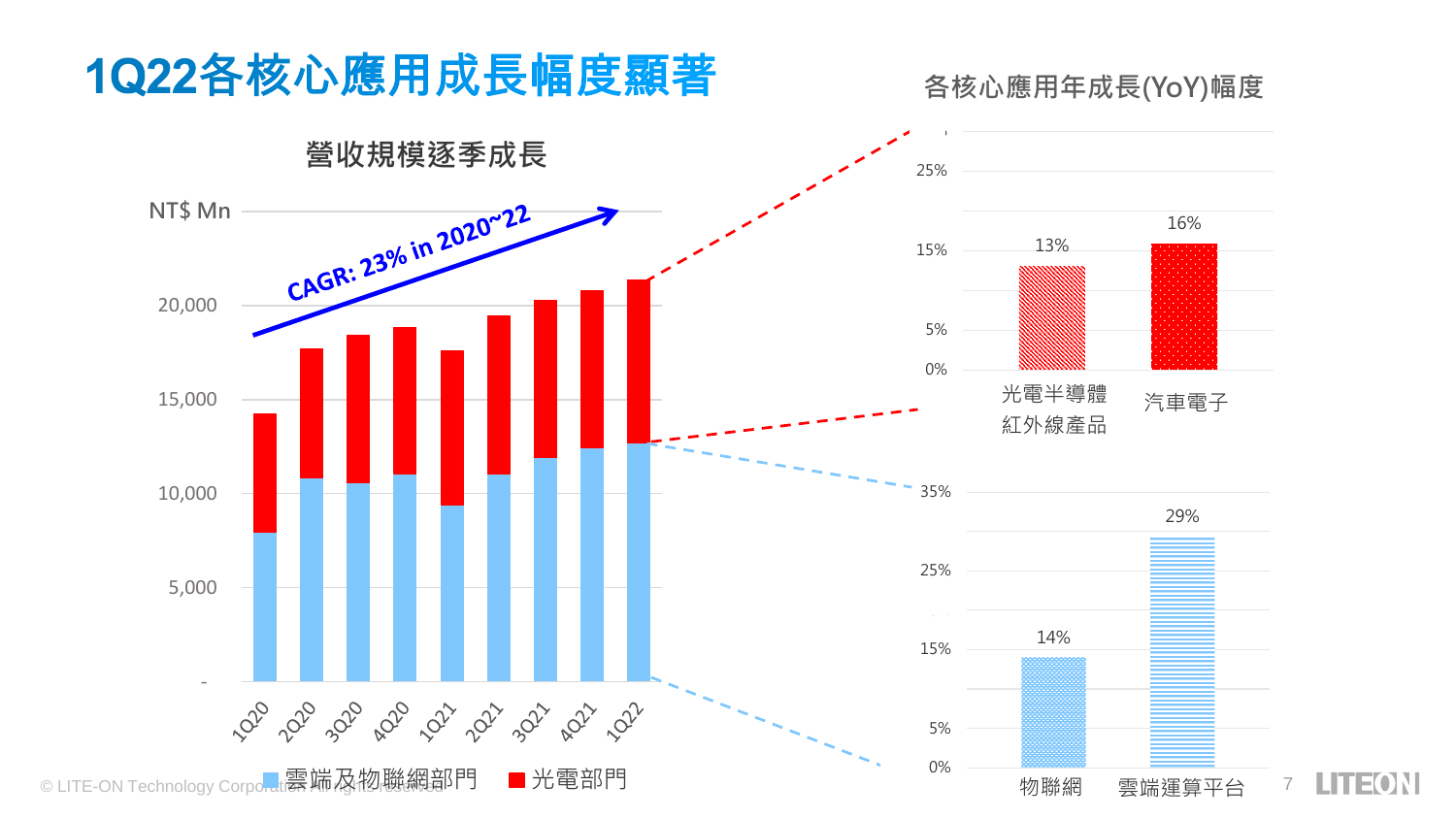

|  | 單位: 百萬新台幣  | 2022年第一季 |      | 2021年第四季 |      | 2021年第一季 |      |
|--|------------|----------|------|----------|------|----------|------|
|  |            | 金額       | %    | 金額       | %    | 金額       | %    |
|  | 現金及約當現金    | 68,517   | 37%  | 68,276   | 37%  | 71,300   | 41%  |
|  | 應收帳款       | 38,099   | 20%  | 41,246   | 22%  | 33,362   | 19%  |
|  | 存貨         | 31,307   | 17%  | 32,299   | 18%  | 26,652   | 15%  |
|  | 流動資產       | 150,602  | 81%  | 147,111  | 80%  | 137,686  | 79%  |
|  | 總資產        | 185,982  | 100% | 183,543  | 100% | 175,291  | 100% |
|  | 短期負債       | 27,304   | 15%  | 28,385   | 15%  | 18,412   | 11%  |
|  | 應付帳款       | 44,646   | 24%  | 46,659   | 25%  | 43,916   | 25%  |
|  | 流動負債       | 110,997  | 60%  | 107,915  | 59%  | 101,933  | 58%  |
|  | 股東權益       | 72,199   | 39%  | 72,874   | 40%  | 71,147   | 41%  |
|  |            |          |      |          |      |          |      |
|  | 主要指標       |          |      |          |      |          |      |
|  | 流動比率(倍數)   | 1.36     |      | 1.36     |      | 1.35     |      |
|  | 淨現金(百萬新台幣) | 41,213   |      | 39,891   |      | 52,888   |      |
|  |            |          |      |          |      |          |      |

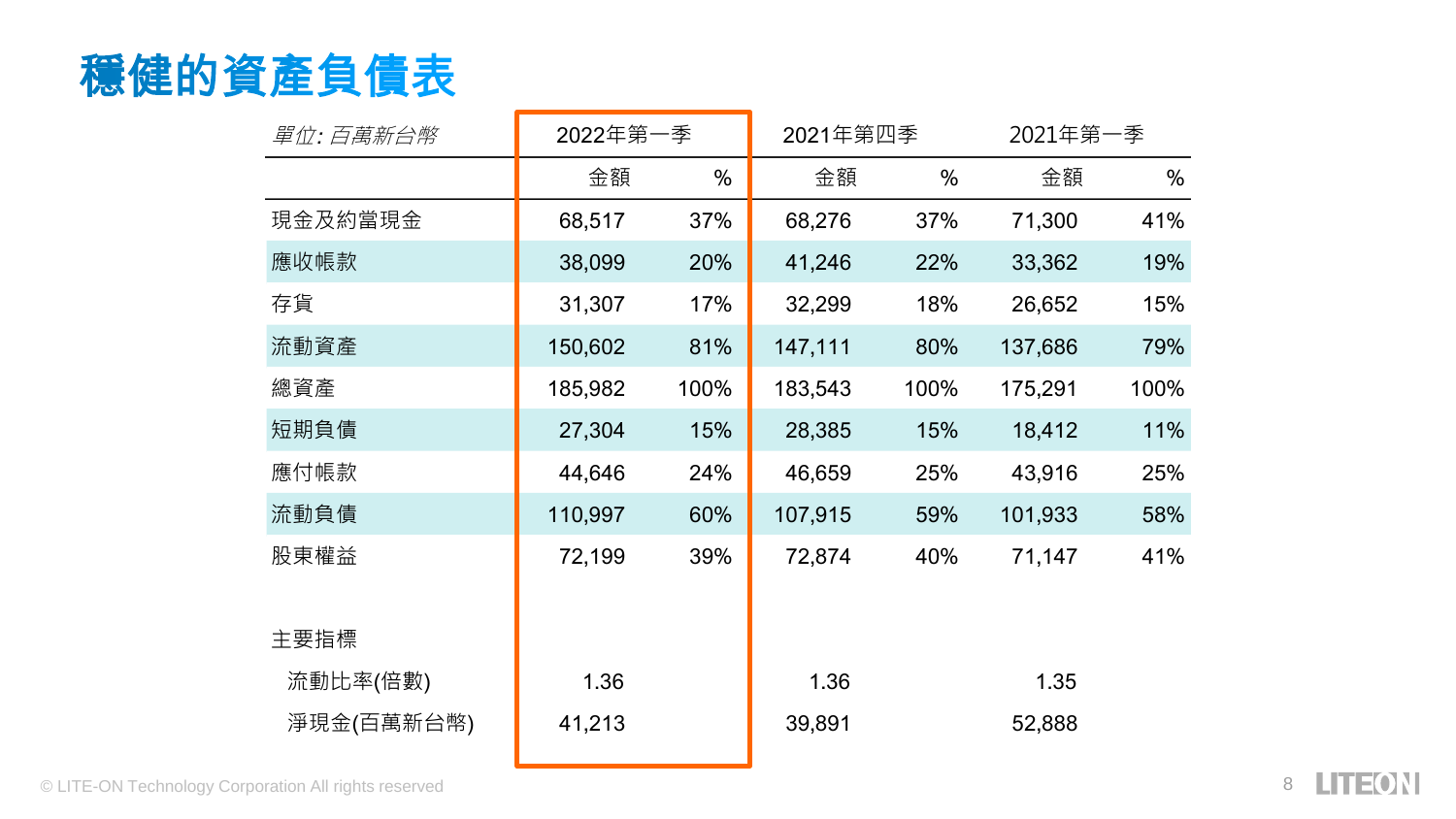### Q1'22總結與Q2'22 展望

### **2022年Q1總結**

- 第一季營收+9% YoY、GPM:17.1%、OPM: 7.2%,EPS: NT\$0.92。其中,營收為近四年 同期新高;營業淨利年增42%,營業淨利率達7.2%,皆為同期歷史新高。
- 獲利提升主要來自產品組合優化、供應鏈管理與全球產能之彈性調度,提升營運效率。
- 光電及雲端物聯網部門,營收創新高,占比達52%,近兩年CAGR達23%。

### **2022年Q2展望**

- **在疫情對全球供應鏈及物流影響不持續擴大的前提下,營收與本業獲利持續提升、且光電 及雲端物聯網兩部門營收佔比>50%**
- **成長主軸為雲端、光電及汽車電子:**
	- 雲端運算的高瓦、高效、高密等高階電源管理產品在資料中心與企業用戶之產值與市佔 持續提升
	- 光電半導體應用於綠能、工控、穿戴與AR/VR的需求提升
	- 汽車電子EV充電樁、汽車照明與ADAS需求快速成長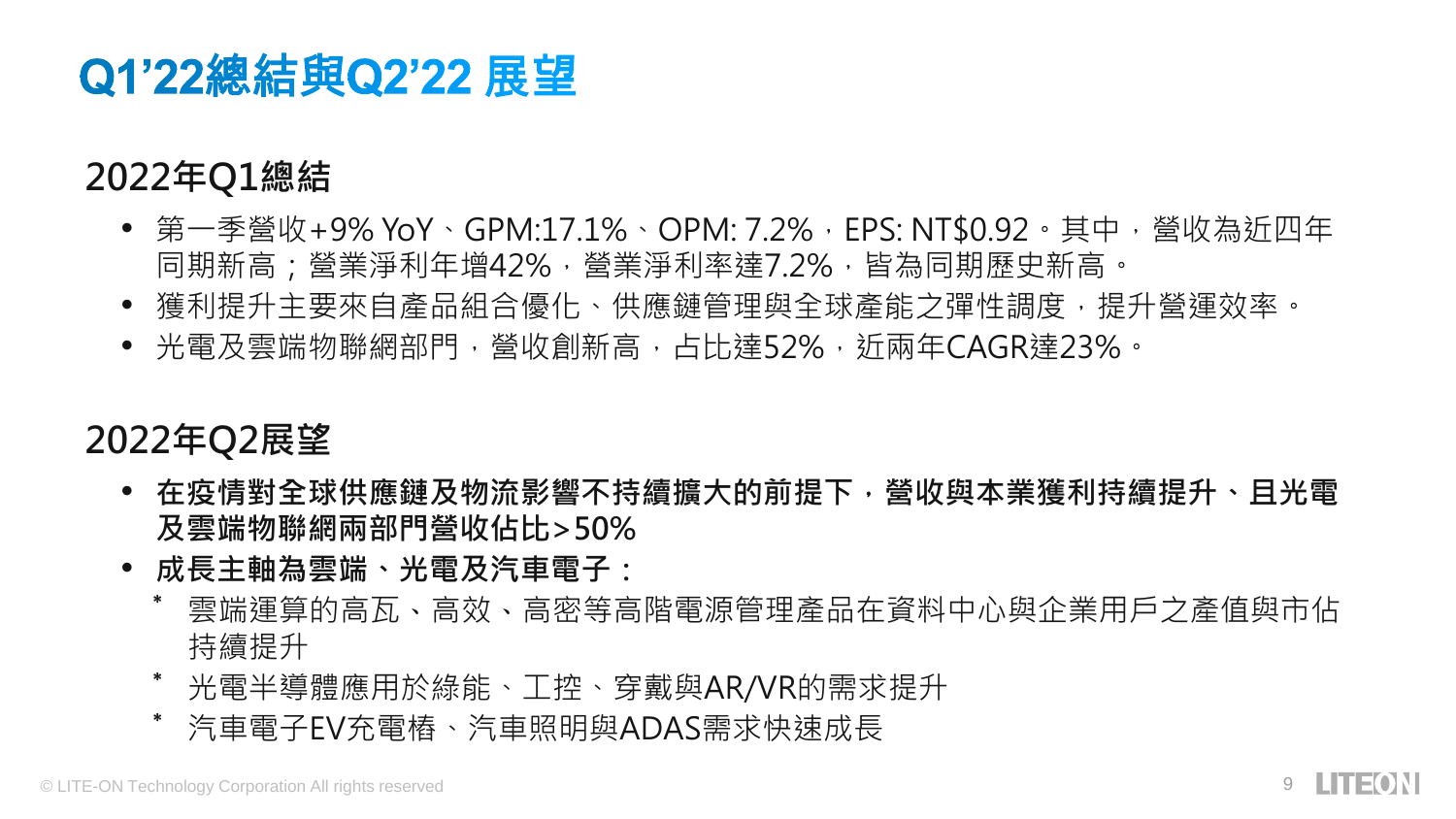1Q22 重大事件摘要

- 董事會公告分派2021年第四季現金股利NT\$2.5,加上2021年上半年每股現金股利NT\$2, 2021年全年現金股利達NT\$4.5,年增32%,創歷史新高,發放率達75%。
- 董事會決議發行限制員工權利新股案 (RSAs), 以吸引留任及激勵關鍵人才, 以市場需求為 導向,透過擴大研發,優化產品組合,追求光寶優質成長與提升股東長期獲利,創造員工、 公司與股東三贏。
- 因應集團整體策略規劃,將戶外照明事業移轉至新成立之子公司光林智能科技,透過獨立 運作資源聚焦,期望優化競爭力及經營績效,有助於光林智能攜手國內外智慧交通領域夥 伴,推動「道路智動化 (Roadway Intelligence)」, 提升用路安全並落實永續發展。

● 經董事會核准,將於2022/05/20召開年度股東會。